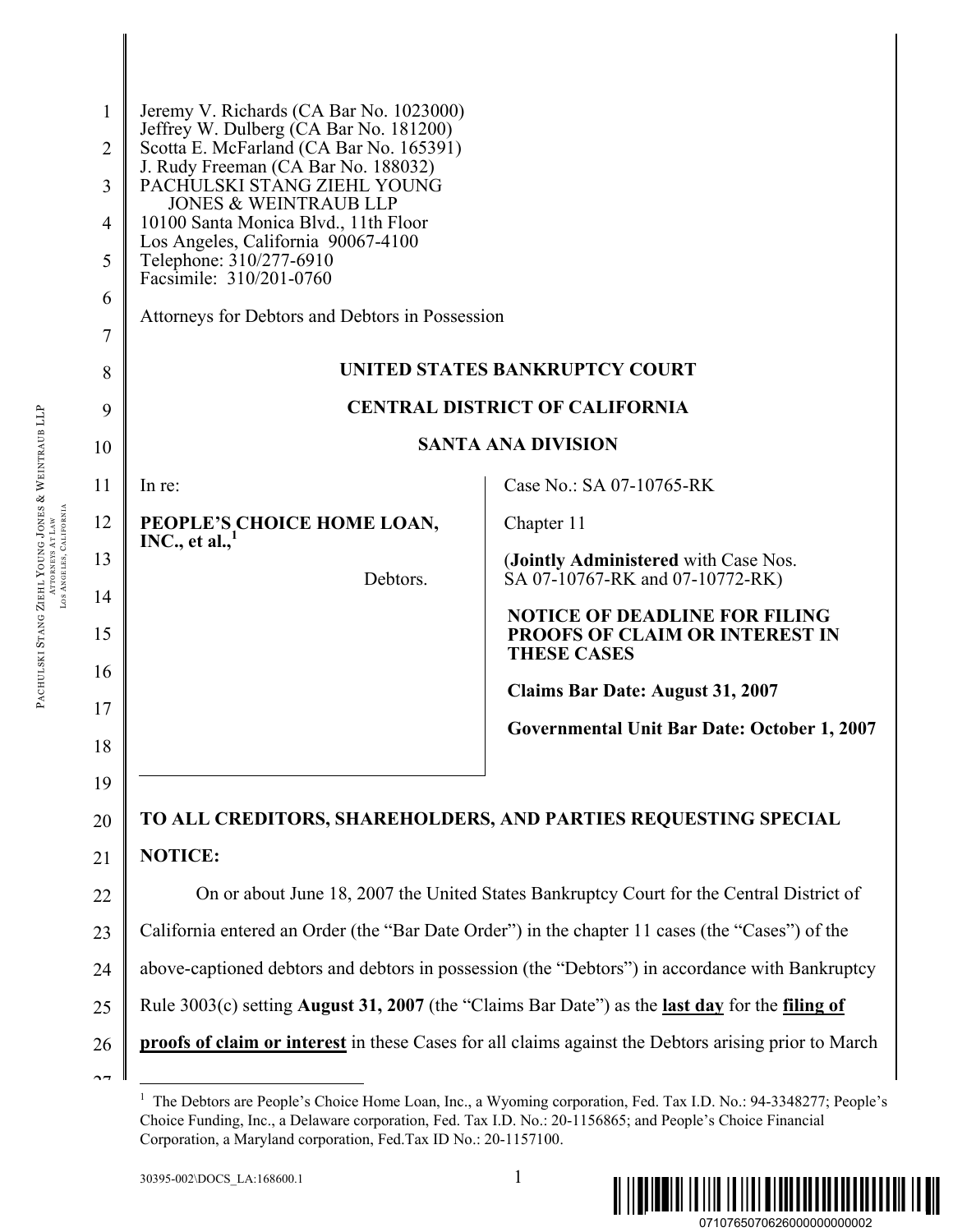20, 2007 (the "Petition Date") and **October 1, 2007** (the "Governmental Unit Bar Date") as the **last day** for all governmental units, as defined in section 101(27) of the Bankruptcy Code, to assert claims arising before the Petition Date.

The following claims are excepted from the provisions of the Bar Date Order and are **not** required to be filed on or before the Claims Bar Date or the Governmental Unit Bar Date:

1) claims already duly filed in these Cases with the Clerk of the Bankruptcy Court for the Central District of California;

2) claims listed in the Debtors' schedules of assets and liabilities, or as listed in any supplements or amendments thereto (the "Schedules"), if the claimant does not dispute the amount or manner in which its claim is listed in the Schedules or the nature of the claim and if such claim is not designated therein as "contingent," "unliquidated," "disputed," or "unknown" (or assigned a zero amount); and

3) claims arising on or after the Petition Date;

4) claims for cure payments if the Debtors assume a contract pursuant to 11 U.S.C. section 365.

If your claim is not listed on the schedules or is scheduled as disputed, contingent, unliquidated or unknown, or you disagree with the amount or description scheduled for your claim or interest, **you must file a proof of claim or interest.** 

Holders of claims against the Debtors arising from the rejection by the Debtors of an executory contract or unexpired lease must file a proof of claim for such claim before thirty (30) days after the date of entry of the order authorizing rejection, unless the order authorizing rejection of such executory contract or unexpired lease or an other order of the Court provides for an earlier date in which case such earlier date shall govern in all respects.

24 25 26  $\sim$ **Failure of a creditor or interest holder to timely file a proof of claim or interest on or before the Claims Bar Date or the Governmental Unit Bar Date, as the case may be, shall be forever barred from assertion of such claim against the Debtors and the property of the Debtors, and the holder of such claim shall be forever barred from voting on any plan of** 

1

2

3

4

5

6

7

8

9

10

11

12

13

14

15

16

17

18

19

20

21

22

23